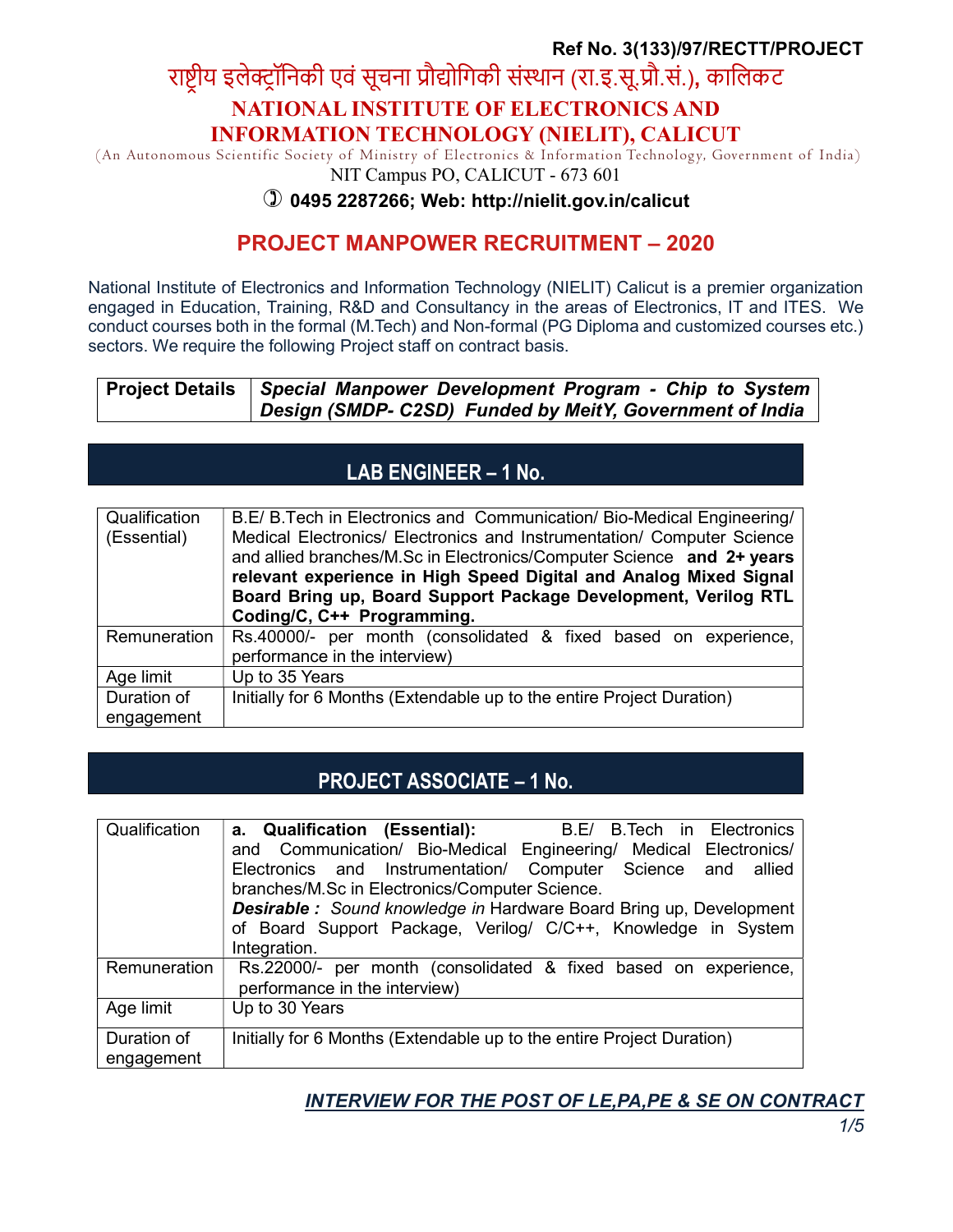# PROJECT ENGINEER - 1 No.

### **Project Details | Future Skills Prime Project**

| Job Profile               | Smooth coordination with Lead / Resource Centers, Participants of<br>industries, agencies and other stakeholders. Course syllabus /<br>materials - Design, Development, and Conduction (online/class room)<br>for the participants from IT Industry under Future Skills Prime in Additive<br>Manufacturing. Carrying out MIS activities related to the scheme & any<br>other works assigned as per project requirement |  |  |
|---------------------------|------------------------------------------------------------------------------------------------------------------------------------------------------------------------------------------------------------------------------------------------------------------------------------------------------------------------------------------------------------------------------------------------------------------------|--|--|
| Qualification             | Desirable: BE/BTech in Mechanical/Production engineering.<br>Certified in additive manufacturing from a reputed institute.<br>Optional: M. Tech in Design/Manufacturing                                                                                                                                                                                                                                                |  |  |
| Experience                | Minimum 2-3 years' experience in handling classes for additive<br>manufacturing and well versed with additive manufacturing<br>technologies, CAD Modelling, 3D Printer installation, Operation and<br>Trouble shooting and Reverse Engineering<br>Good communication skills                                                                                                                                            |  |  |
| Remuneration              | Maximum of Rs.45000/- per month (consolidated)<br>based<br>on<br>qualification, experience and performance in the Interview.                                                                                                                                                                                                                                                                                           |  |  |
| Age limit                 | Up to 35 Years                                                                                                                                                                                                                                                                                                                                                                                                         |  |  |
| Duration of<br>engagement | One year (Extendable up to the entire Project Duration)                                                                                                                                                                                                                                                                                                                                                                |  |  |

# SENIOR EXECUTIVE - 1 No.

| Job Profile               | Setting up, configuration & administration of virtual lab and mini data<br>centre. LMS administration & MIS activities & Any other works<br>assigned as part of Future skill prime - Additive manufacturing |
|---------------------------|-------------------------------------------------------------------------------------------------------------------------------------------------------------------------------------------------------------|
| Qualification:            | Desirable: BE/BTech in Mechanical Engineering / IT/ Computer<br>Science.<br>Certified in Network management from a reputed institute                                                                        |
| Experience                | Minimum 2-3 years' experience in system administration, Virtual labs,<br>LMS for online content delivery. Proficiency in use of CAD tools<br>Good communication skills                                      |
| Remuneration              | Maximum of Rs.45000/- per month (consolidated) based on<br>qualification, experience and performance in the Interview.                                                                                      |
| Age limit                 | Up to 35 Years                                                                                                                                                                                              |
| Duration of<br>engagement | One year (Extendable up to the entire Project Duration)                                                                                                                                                     |

### INTERVIEW FOR THE POST OF LE, PA, PE & SE ON CONTRACT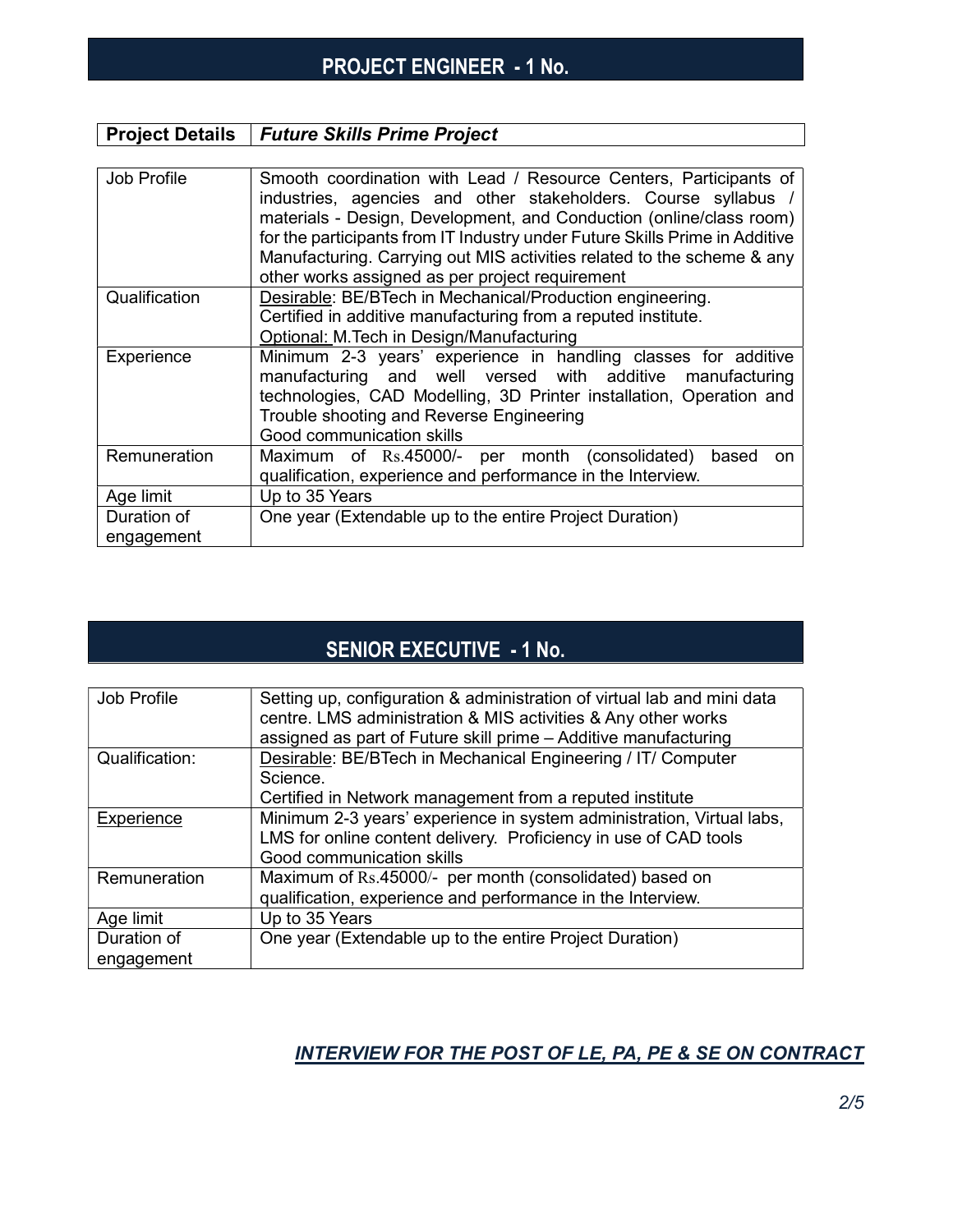How to apply : The duly filled-in scanned copy of application (format of application attached) may be send to the mail id abr@nielit.gov.in in pdf format only on or before 15 Jul 2020. The e-mail should have a title/subject line of "Application for the post of Project Staff: Last Date for sending Application: 15 Jul 2020". Candidates should send a copy of relevant documents in support of their age, qualifications, experience, Identity and address proof etc. along with application form as attachment. Candidates who have the relevant qualification and have dedication to contribute only are required to apply.

Selection Process: Scanned copy of applications received in response to advertisement will be screened for a short-list. Only the short-listed candidates will be called for a Walk-in or Virtual Interview (online/video conferencing). The final selection will be based on Qualification, Experience and the performance of candidate on interview. No TA/DA or any other charges will be re-imbursed to the candidates for attending Interview. Date of Interview for the short listed candidates will be intimated later.

## INTERVIEW FOR THE POST OF LE,PA,PE & SE ON CONTRACT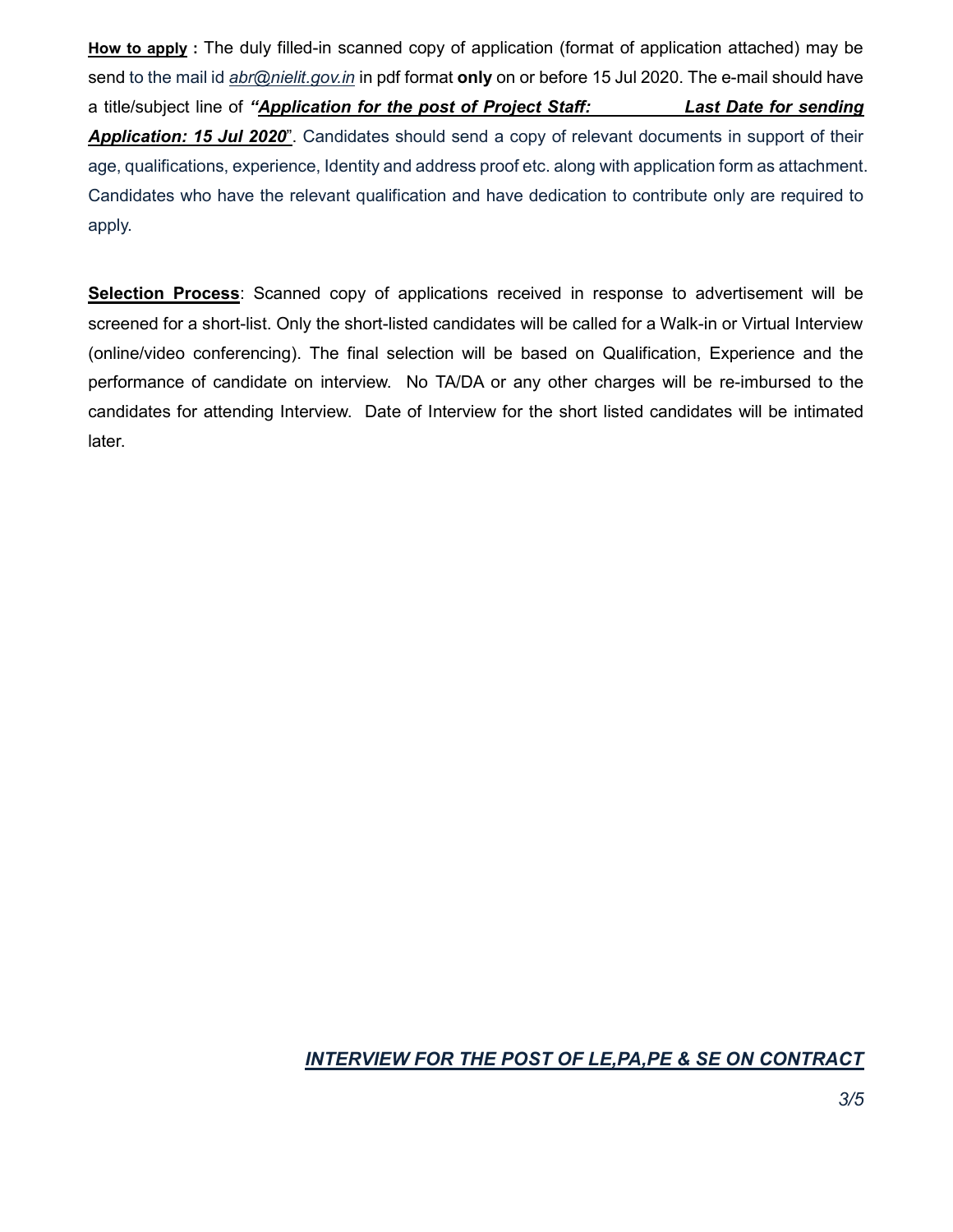## Ref No. 3(133)/97/RECTT/PROJECT

# राष्ट्रीय इलेक्ट्रॉनिकी एवं सूचना प्रौद्योगिकी संस्थान (रा.इ.सू.प्रौ.सं.), कालिकट NATIONAL INSTITUTE OF ELECTRONICS AND INFORMATION TECHNOLOGY (NIELIT), CALICUT

#### APPLICATION FOR POSTS FOR PROJECT

(scanned copy of this application should be forwarded by email to abr@nielit.gov.in on or before 15 Jul 2020)

#### PROFORMA FOR APPLICATION

1. Name of the post applied for :

Affix Passport Size

Photograph here

- 2. Name of the candidate in full :
- 3. Sex : Male / Female
- 4. Date of Birth : Age: \_ Y \_\_ M \_\_ D
- 5. Marital Status :
- 6. Address for correspondence : (with mobile No. & e-mail)
- 7. (A) Academic & Professional Qualifications: (Beginning with X standard)

| Name of the Instt./ Board /<br>University | Year of<br>Passing | Examination /<br>Degree | % marks in<br>Aggregate / Grade |
|-------------------------------------------|--------------------|-------------------------|---------------------------------|
|                                           |                    |                         |                                 |
|                                           |                    |                         |                                 |
|                                           |                    |                         |                                 |
|                                           |                    |                         |                                 |
|                                           |                    |                         |                                 |

### INTERVIEW FOR THE POST OF LE,PA,PE & SE ON CONTRACT

4/5